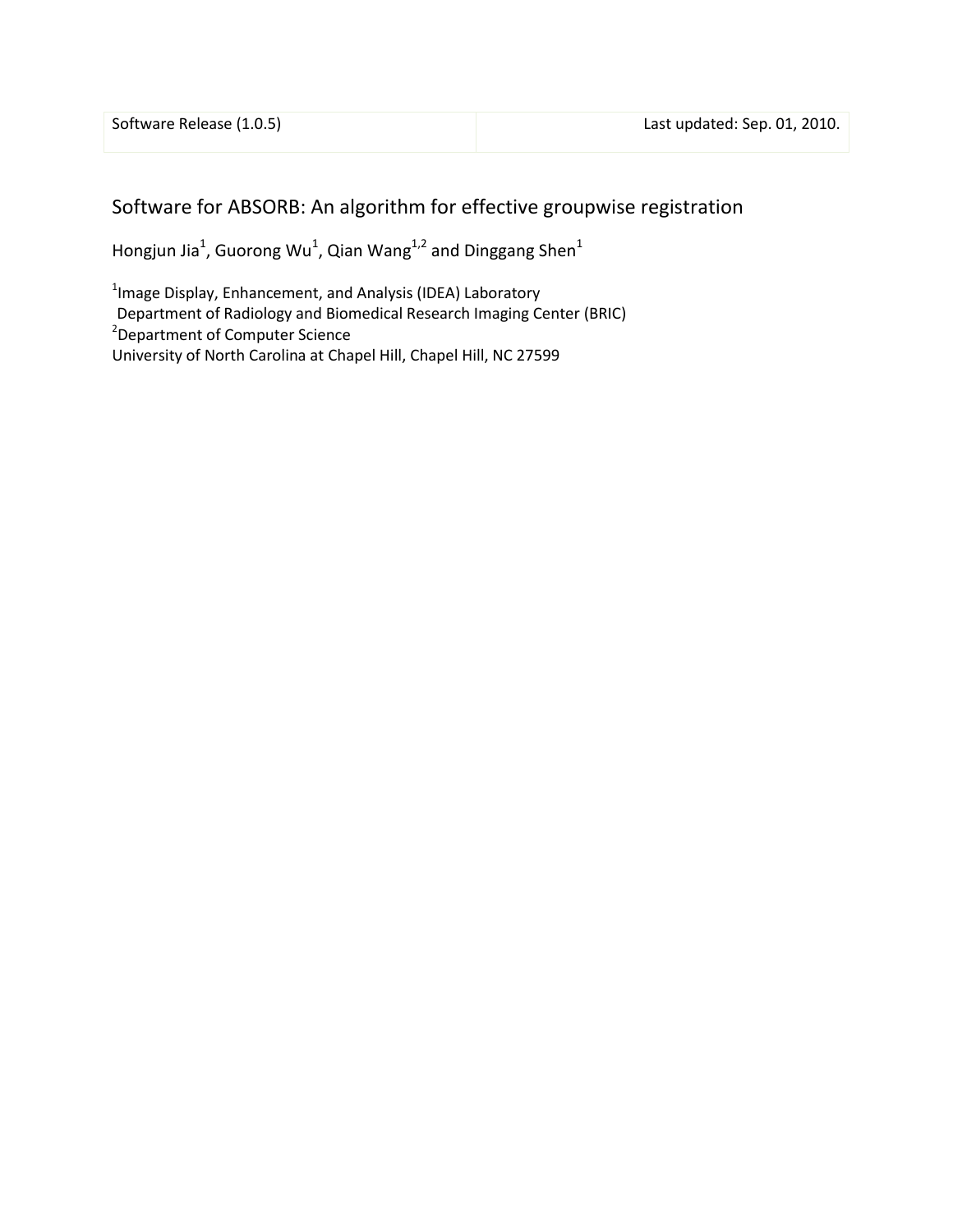## 1. Purpose

This software package implements ABSORB: Atlas Building by Self-Organized Registration and Bundling [1, 2] – an algorithm for effective groupwise registration, which has been published as:

Hongjun Jia, Guorong Wu, Qian Wang and Dinggang Shen, "ABSORB: Atlas Building by Self-Organized Registration and Bundling", NeuroImage, Vol. 51, No. 3, 1 July 2010, pp. 1057-1070.

Hongjun Jia, Guorong Wu, Qian Wang and Dinggang Shen, "ABSORB: Atlas Building by Self-Organized Registration and Bundling", in Proc. of the 23rd IEEE Conference on Computer Vision and Pattern Recognition (CVPR 2010), San Francisco, CA, 2010.

The package is available free to the public for the academic research purpose at IDEA lab webpage [http://bric.unc.edu/ideagroup/free-softwares/,](http://bric.unc.edu/ideagroup/free-softwares/) and NITRC [http://www.nitrc.org/projects/absorb.](http://www.nitrc.org/projects/absorb) Please cite the paper of ABSORB [1, 2] as references if your studies use this software.

This software is distributed WITHOUT ANY WARRANTY; without even the implied warranty of MERCHANTABILITY or FITNESS FOR A PARTICULAR PURPOSE.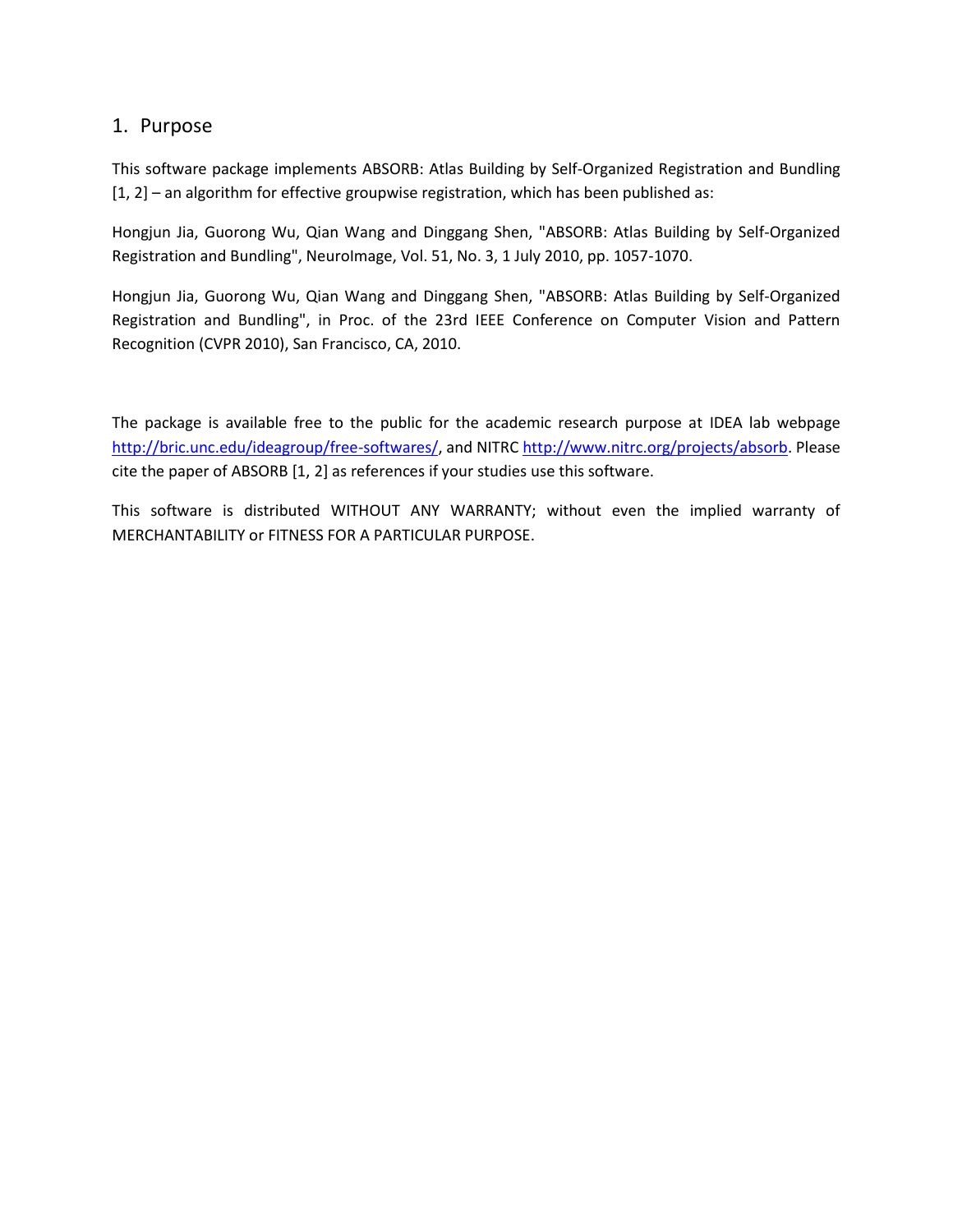# 2. System and Installation

This software is developed using ITK (http://www.itk.org/) and has been tested on Windows XP (32-bit) and Linux (64-bit, kernel version 2.6.18-194.el5). The required input is a set of 3D MR intensity images (in Analyze format with paired .hdr and .img files) with a text file (.txt) listing all header files (.hdr) names. The output is the set of registered images together with the corresponding dense deformation fields. The following is the software packages required by ABSORB.

## 2.1. Affinity propagation

ABSORB uses Affinity Propagation (*Frey and Dueck, Clustering by Passing Messages Between Data Points, Science 315, 972–976, Feb. 2007*) for clustering in the image bundling stage.

To download the relevant libraries, please use the following link:

<http://www.psi.toronto.edu/index.php?q=affinity%20propagation>

Only apclusterwin.dll or apclusterunix64.so is needed. For convenience, we have included them with the package.

## 2.2. Diffeomorphic demons

ABSORB uses Diffeomorphic demons (*Vercauteren et al., Diffeomorphic demons: Efficient nonparametric image registration, Neuroimage, 45(1 Suppl):S61-72, 2009*) as the registration engine for estimating the dense deformation field between a set of 3D MR intensity images. Please refer to the following websites for the code and the paper:

<http://insight-journal.org/browse/publication/154>

<http://www.ncbi.nlm.nih.gov/pubmed/19041946>

## 2.3. Tcl/Tk

ABSORB GUI version uses Tcl/Tk 8.5 version (http://www.tcl.tk/software/tcltk/) together with KWWidgets (http://www.kwwidgets.com/) and VTK (http://www.vtk.org/). Please have Tcl/Tk installed on your Linux 64-bit system, or copy the lib folder and the library files tcl85.dll, tk85.dll in the package to the same folder as other executable files on your Windows XP 32-bit system.

## 2.4. C runtime library in Windows

If the pop-up windows shows the error information as "This application has failed to start because the application configuration is incorrect ……", please download and install Microsoft Visual C++ 2005 Redistributable Package (x86) [\(http://www.microsoft.com/downloads\)](http://www.microsoft.com/downloads) if you do not have Visual C++ 2005 installed on your machine with Windows. You can also use the file vcredist x86.exe, which is included in this package, to install.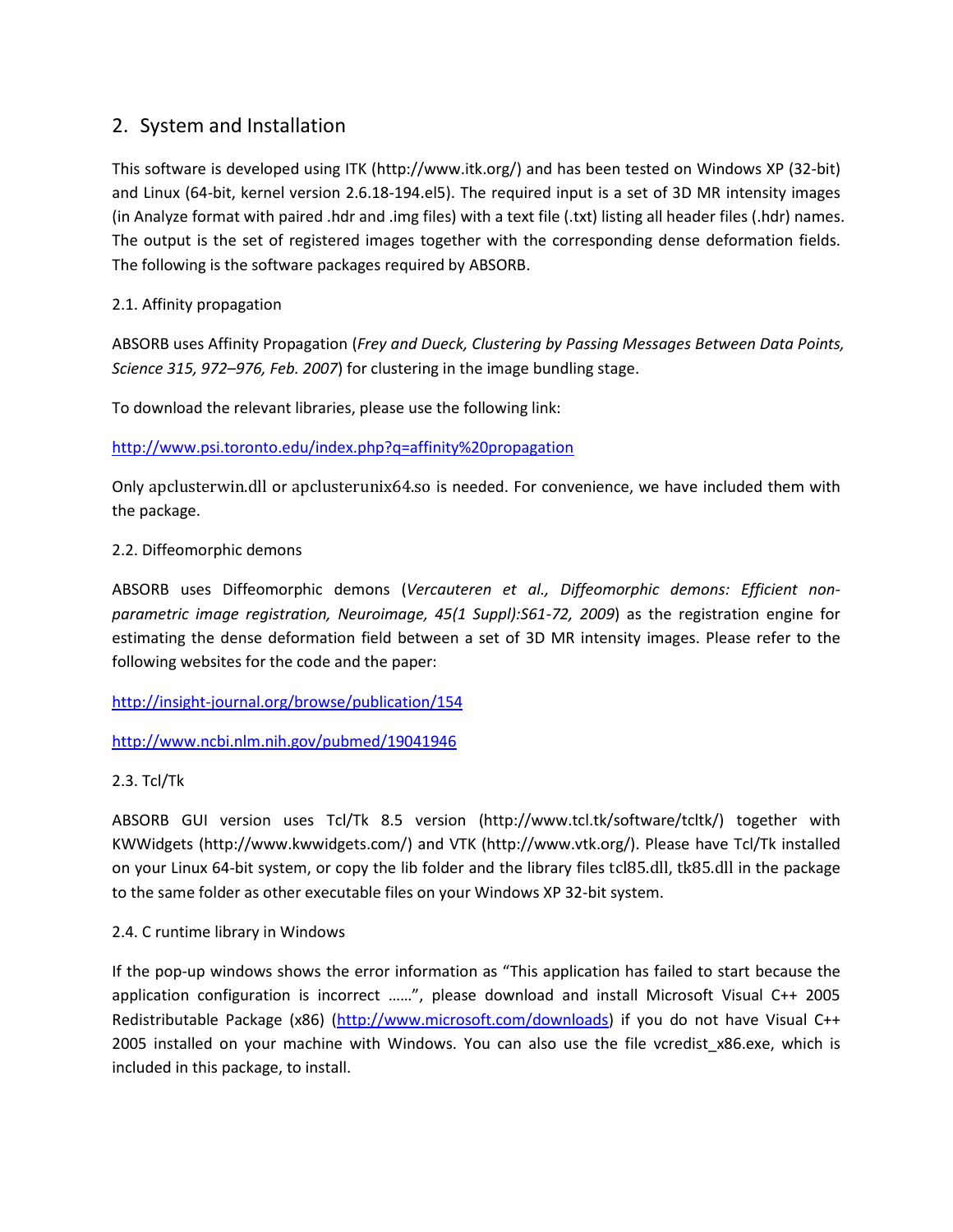### 2.5. Download package

Package for Windows-32bit includes:

- ABSORB\_GUI\_main.exe, ABSORB\_command.exe, apclusterwin.dll,
- MSVCP80.dll, MSVCR80.dll, MSVCM80.dll, Microsoft.VC80.CRT.manifest, vcredist\_x86.exe,
- tcl85.dll, tk85.dll, and a tcl/tk library folder: lib
- ApplyDeformationField.exe

Package for Linux-64bit includes:

- ABSORB\_GUI\_main, ABSORB\_command, apclusterunix64.so
- ApplyDeformationField

2.6. Before starting ABSORB

All MR intensity images used as inputs to ABSORB should be pre-processed so that they are in the same situation (i.e., skull-stripped or not, cerebellum removed or not, etc.). And all input images should be in Analyze format with paired header (.hdr) and image (.img) files.

- Please copy all program files, library files and lib folder (for windows) in the package to a same folder.
- Please create a text file (.txt) within the data folder, which includes all header file names (one per line). This is the image list file as the only required input of ABSORB.
- Please make sure that there are NOT any spaces in the absolute path of the image list file. For example, do not copy data files to the desktop in windows, as its path, "Documents and Settings," includes spaces.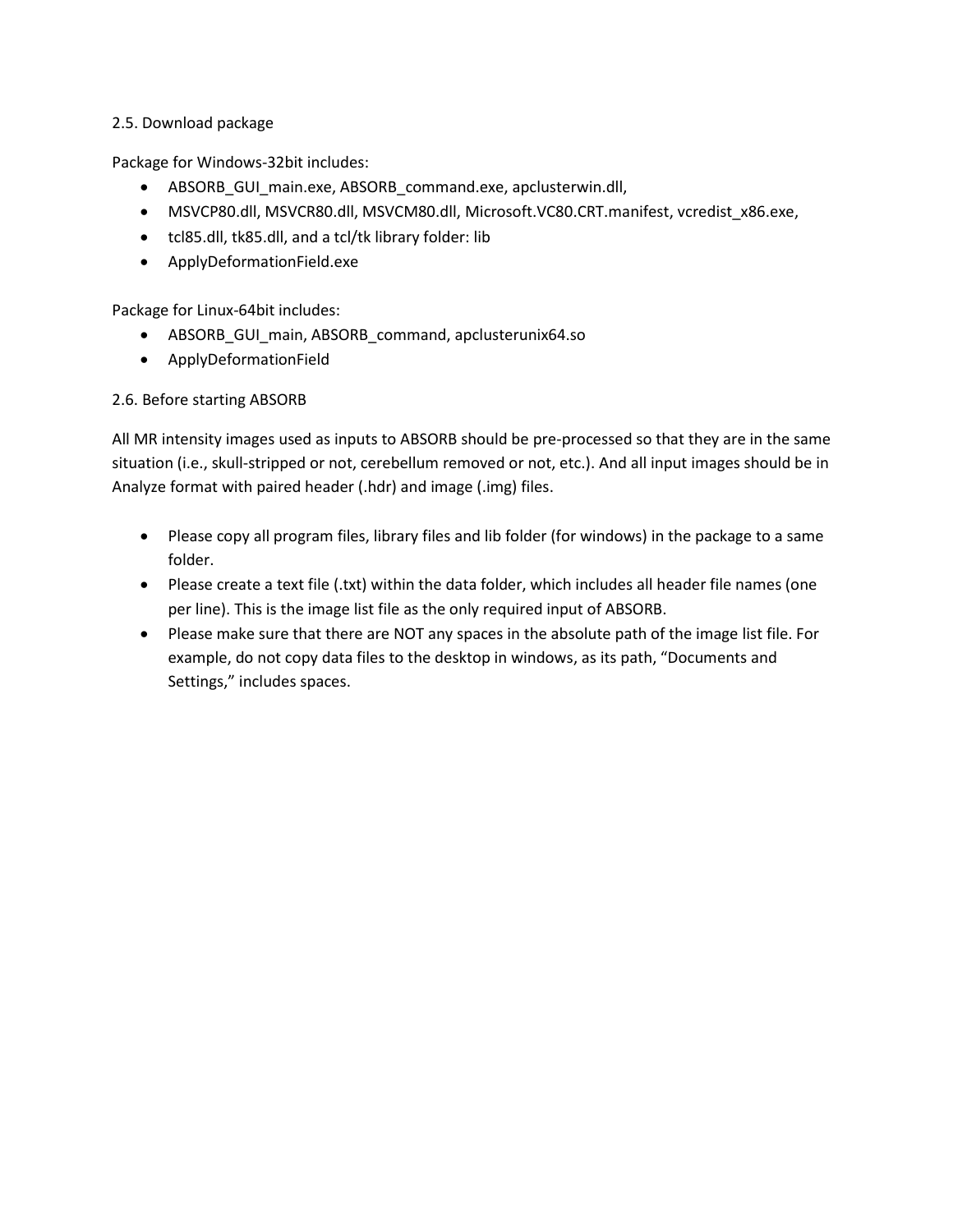## 3. The ABSORB GUI

### 3.1. User interface

The GUI can be launched by calling:

ABSORB\_GUI\_main

The GUI is divided into several regions:

- Region 1: Parameters used by ABSORB
- Region 2: Button to start ABSORB
- Region 3: System information
- Region 4: Panel for selecting the list file

The detailed explanation for each region is given below.

| C ABSORB GUI                                            |                                                         |                                                                                                                                 |  |  |  |  |
|---------------------------------------------------------|---------------------------------------------------------|---------------------------------------------------------------------------------------------------------------------------------|--|--|--|--|
| File Help                                               |                                                         |                                                                                                                                 |  |  |  |  |
| Svstem Information                                      |                                                         |                                                                                                                                 |  |  |  |  |
| 3<br>Select the image header lists file [.txt]!         |                                                         |                                                                                                                                 |  |  |  |  |
| - Choose Parameters<br>Choose Image List File (.txt) -  |                                                         |                                                                                                                                 |  |  |  |  |
| $\frac{1}{\sqrt{2}}$<br>Neighborhood size:<br>$\vert$ 3 | $\bullet$ $\bullet$ $\bullet$ $\bullet$                 | Modified ti<br>Name<br><b>Size</b>                                                                                              |  |  |  |  |
| Size of smooth kernels                                  | ▲<br>Θ<br>1386<br><b>EX \$OEM\$</b><br>⊞                | ∂ 20091207<br>01/26/10 12:39<br>download<br>07/21/10 10:40                                                                      |  |  |  |  |
| Initial level:<br> 2.0                                  | 田<br><b>ASMS</b>                                        | <b>E</b> IDEA<br>07/21/10 09:58<br><b>MyWiki</b><br>04/20/10 11:39                                                              |  |  |  |  |
| Middle levels:<br> 2.0                                  | COMPDATA<br><b>DRW</b><br>田                             | personal<br>07/21/10 10:40<br>a results                                                                                         |  |  |  |  |
| 2.0<br>Last level:                                      | <b>LANG</b><br>4<br>svcpack                             | 07/09/10 10:31<br>temp<br>07/13/10 13:15                                                                                        |  |  |  |  |
| $\div$<br>Maximum levels:<br>Iз.                        | SYSTEM32                                                | <b>no</b> n works<br>07/19/10 10:03<br>writing<br>07/01/10 10:45                                                                |  |  |  |  |
| Registration to mean: $\left 1\right $                  | WIN9XMIG<br>田<br>WIN9XUPG                               | command.txt<br>12/05/09 13:10<br>25 KB<br>tree 000.txt<br>1 KB<br>11/26/09 18:22<br>wiki distance.txt<br>09/26/09 14:44<br>1 KB |  |  |  |  |
| $\overline{v}$<br>Histogram matching:                   | WINNTUPG<br>田<br>Ŧ<br>iRiver                            |                                                                                                                                 |  |  |  |  |
| г<br>Affine reqistration:                               | exmark<br>田<br>mathworks_downloads<br>Ŧ                 |                                                                                                                                 |  |  |  |  |
| Choose output type:                                     | <b>MSOCache</b><br>田<br>Program Files<br>⊞              |                                                                                                                                 |  |  |  |  |
| float $\theta$ short<br>C.                              | <b>RECYCLER</b><br>Ð                                    |                                                                                                                                 |  |  |  |  |
| @ unsigned char<br>$\circ$ int                          | System Volume Information<br>国 全 Td                     |                                                                                                                                 |  |  |  |  |
| Start ABSORB:<br>- 2<br>Run.                            | temp<br>$\overline{\phantom{a}}$<br>$\blacksquare$<br>٠ | $\blacktriangleleft$                                                                                                            |  |  |  |  |
|                                                         |                                                         |                                                                                                                                 |  |  |  |  |
|                                                         |                                                         |                                                                                                                                 |  |  |  |  |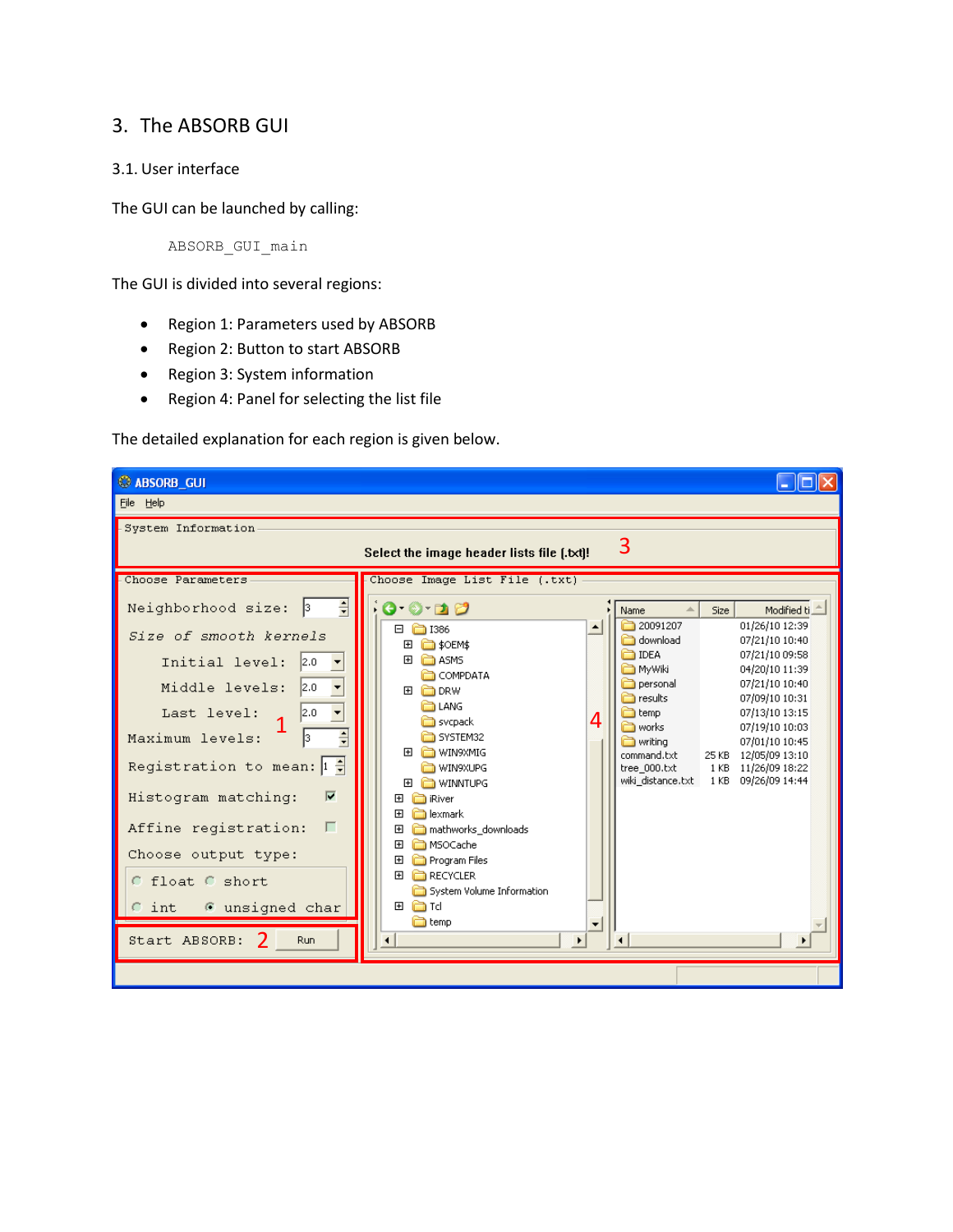#### 3.2. Required Parameters

Some key parameters are explained as follows. Please note that the optimal parameters may vary depending on applications.

**Neighborhood size:** An integer between 3 and 5 (default is 3), the number of nearest neighboring images to be considered in the self-organized registration step.

**Size of smoothing kernels:** A number between 1.0 and 3.0 (default is 2.0) which is used for the parameter –s of the Diffeomorphic demons algorithm (see Diffeomorphic demons for details). In the initial level, this parameter is usually set to a relatively large value (e.g., 2.0  $\sim$  3.0), which is gradually decreased in the middle (e.g., 1.5  $\approx$  2.5) and final (e.g., 1.0  $\approx$  2.0) levels.

**Maximum number of levels:** Controls the number of levels for the constructed hierarchical structure during the registration, which takes a value between 3 and 5 (default is 3).

**Registration to mean:** A number between 0 and 3 (default is 1), which is the number of additional runs of registering all images to the mean image at the end of ABSORB.

**Histogram Matching:** Set whether histogram matching is performed before each pairwise registration. This is usually set to true when dealing with real brain images, and false for synthetic data.

**Affine registration:** Set whether the affine registration is performed before the non-rigid groupwise registration.

**Output data type:** Select the data type for the registered images among FLOAT (32-bit real), INT (32-bit integer), SHORT (16-bit integer) and UCHAR (8-bit unsigned char, default).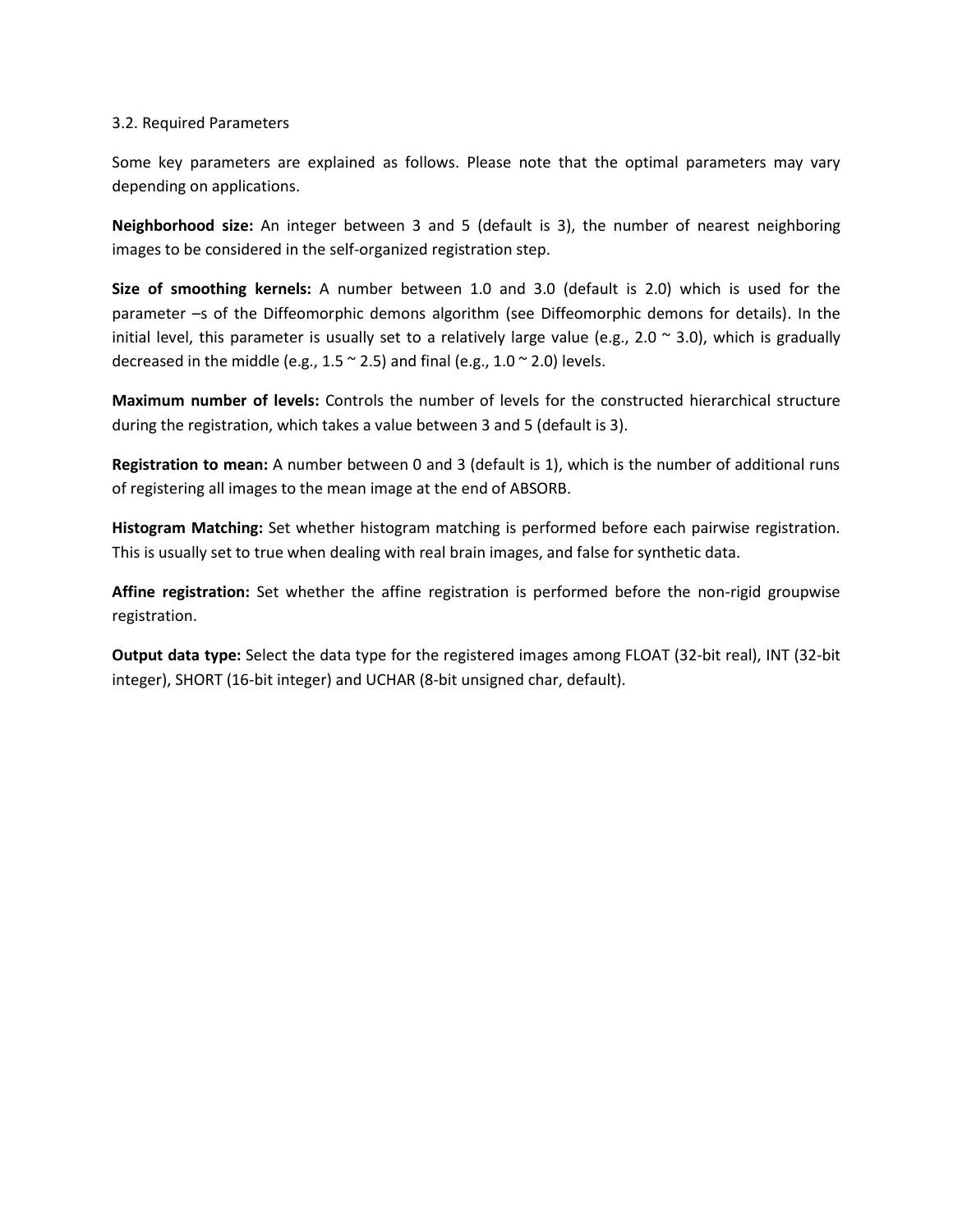#### 3.3. File List

All the header file (.hdr) names are listed in one single text file (.txt) - one file name per line, which is one of the inputs to ABSORB. Please make sure that all .hdr files and their corresponding .img files exist in the same folder as well as the list file. Please notice that there should NOT be any space in the data folder name or any parent/ancestor folders' name. For example, do not copy data files to the desktop in windows as its path, "Documents and Settings," includes spaces.

The first image will be selected as the template for preprocessing steps (e.g., affine registration and image resizing) when preparing the files for registration. The image file names can NOT be like AA\_cbq\_000.hdr (.img), which will be used as internal file names. An example of the list file is as follows:

Image1.hdr Image2.hdr Image3.hdr Image4.hdr Image5.hdr Image6.hdr Image7.hdr Image8.hdr

The first image file listed in the file list will be selected to serve as the template for affine registration if Affine Registration is set, and as the standard for resizing if not all the images are with the same size or resolution. This first image file is selected up to the user if they believe the affine registration or resizing is necessary for the data.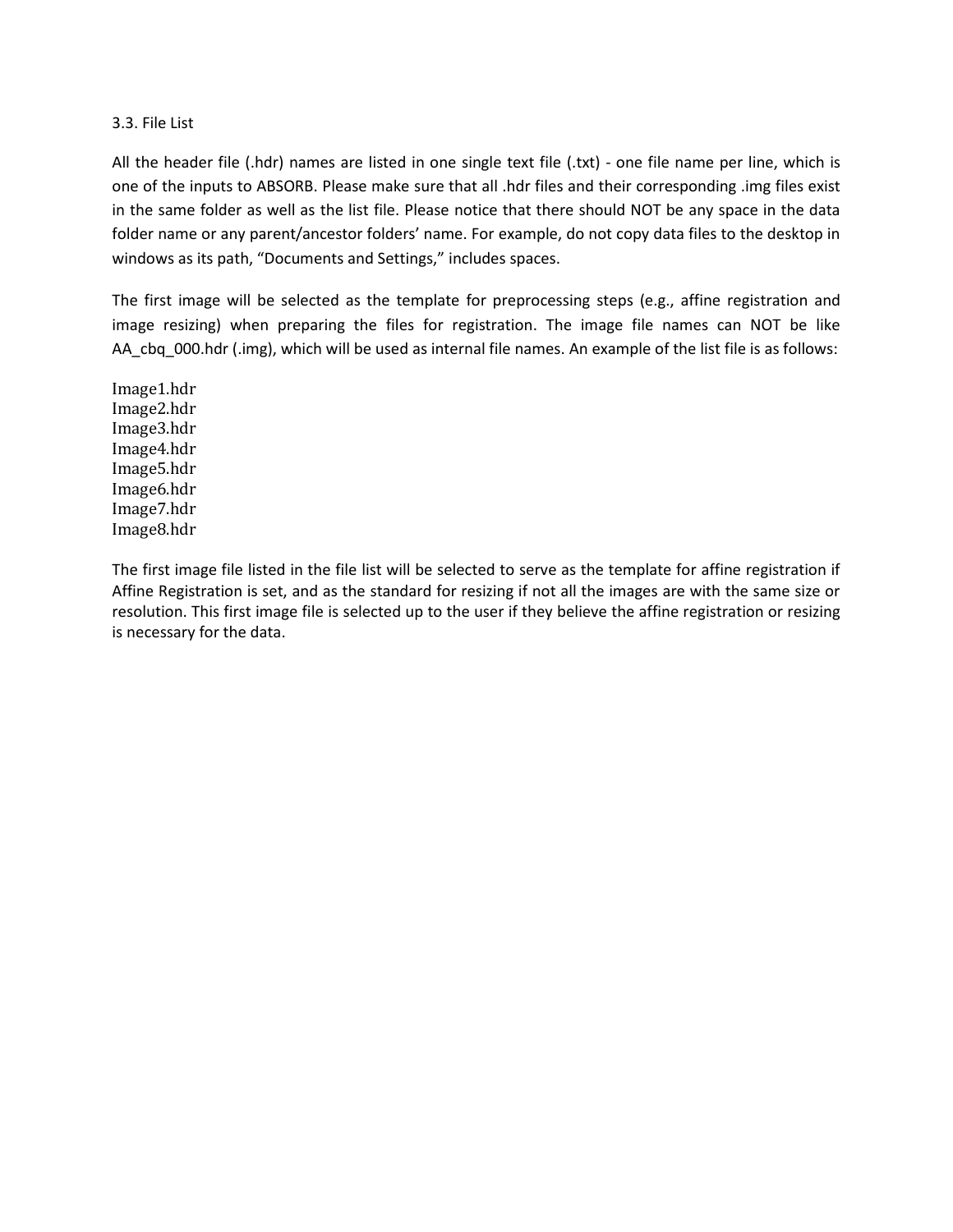## 3.4. Starting ABSORB

Before running ABSORB, copy all executable files and the library file in the package to a same folder.

For 32-bit windows, these files are:

 ABSORB\_GUI\_main.exe, ABSORB\_command.exe, apclusterwin.dll, tcl85.dll, tk85.dll and the lib folder.

For 64-bit Linux, these files are:

ABSORB\_GUI\_main, ABSORB\_command, and apclusterunix64.so.

One can start to run ABSORB GUI version from the folder with all image files and image list file by calling ABSORB GUI main. If all parameters are properly set and the list file is selected, ABSORB can start by pressing the button "Run".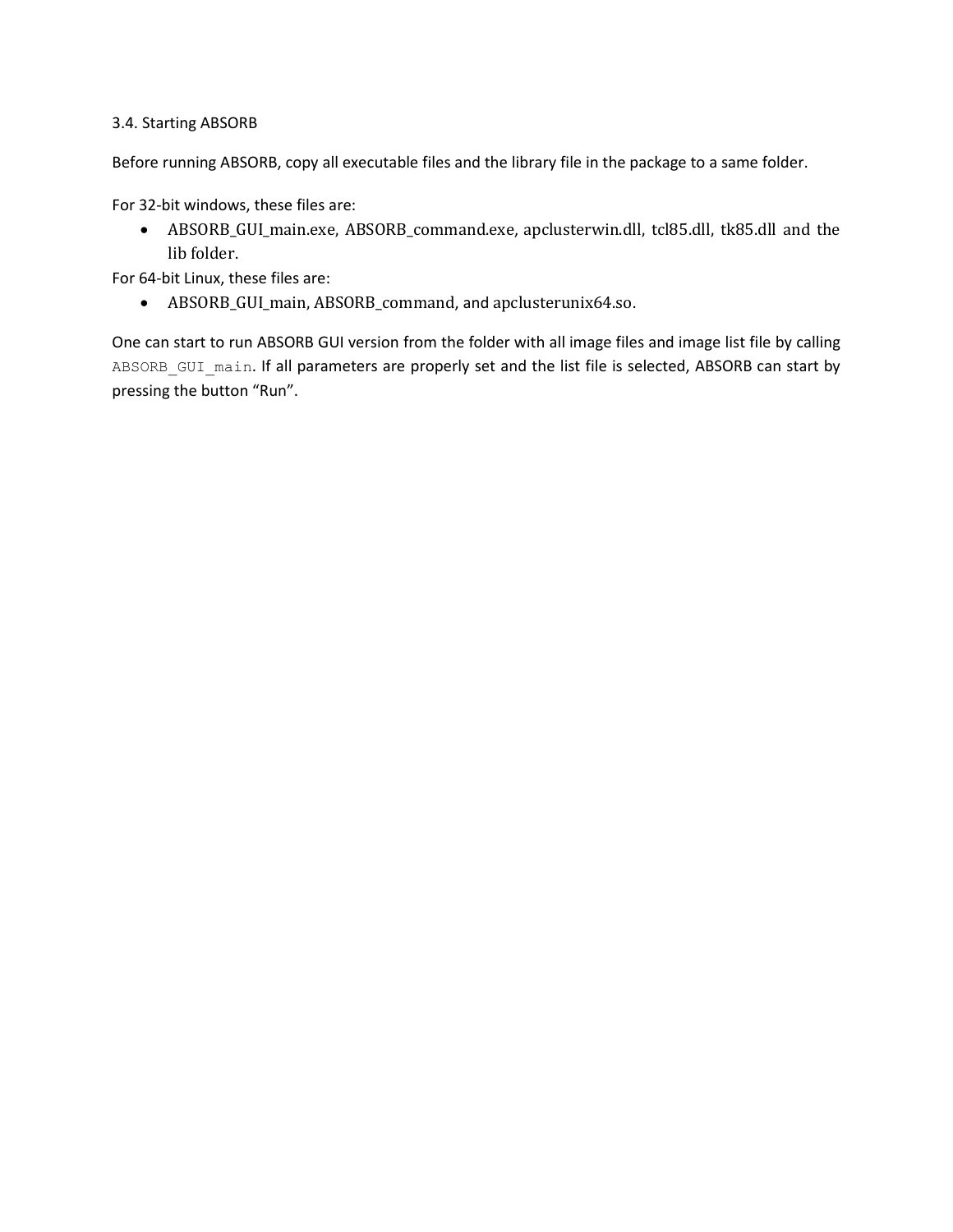### 3.5. Result

All images will be first affinely registered (if Affine Registration is set) to the first image in the list file, with proper resizing, and then a series of intermediate files AA\_cbq\_000.hdr (.img), AB\_cbq\_000.hdr (.img), …, are created with their respective affine transformation parameters stored in AA\_affine.txt, AB\_affine.txt, … . They are generated with the same size, resolution and data type. If resizing is performed as not all images are of the same size, a series of images with name (e.g., Image1\_res.hdr and Image1\_res.img) are also generated. The first two characters in the file names are the subject ID used internally in ABSORB (from AA to ZZ to represent a maximum of 26\*26 images) and the last three digits are the iteration index. If Affine Registration is not set, the affine parameter file stores the information of an identity transformation.

Then, ABSORB performs deformable registration based on the input parameters. The outputs of iteration "xxx" for each subject ID (e.g., AA) are AA\_cbq\_xxx.hdr and AA\_cbq\_xxx.img (the deformed image), AA\_deform\_xxx.mha (the dense deformation field).

Finally, once ABSORB is done, the registered images will be renamed based on their original names, e.g., Image1\_reg.hdr and Image1.img) for the registered image and Image1\_reg.mha for the final dense deformation field. The average image of all registered images is also given with the name as mean\_output\_reg.hdr and mean\_output\_reg.img).

| Program files                                                 |                                                         |                                                                                                                                                                       |                                                                                                                                                                                                                                                                                                       |
|---------------------------------------------------------------|---------------------------------------------------------|-----------------------------------------------------------------------------------------------------------------------------------------------------------------------|-------------------------------------------------------------------------------------------------------------------------------------------------------------------------------------------------------------------------------------------------------------------------------------------------------|
| 32-bit Windows                                                | 64-bit Linux                                            | Input files                                                                                                                                                           | Output files                                                                                                                                                                                                                                                                                          |
| ABSORB_GUI_main.exe<br>ABSORB command.exe<br>apclusterwin.dll | ABSORB GUI main<br>ABSORB command<br>apclusterunix64.so | filelists.txt<br>Image1.hdr(img)<br>Image2.hdr(img)<br>Image3.hdr(img)<br>Image4.hdr(img)<br>Image5.hdr(img)<br>Image6.hdr(img)<br>Image7.hdr(img)<br>Image8.hdr(img) | $Image1_{reg}$ .hdr(img, mha)<br>$Image2_{reg}$ .hdr $(img, mha)$<br>Image3_reg.hdr(img, mha)<br>Image4 reg.hdr $(\text{img}, \text{mha})$<br>Image5_reg.hdr(img, mha)<br>$Image6_{reg}$ .hdr $(img, mha)$<br>Image7_reg.hdr(img, mha)<br>$Image8_{reg}$ .hdr $(mg, mha)$<br>Mean_output_reg.hdr(img) |

A typical list of the input/output files is as follows.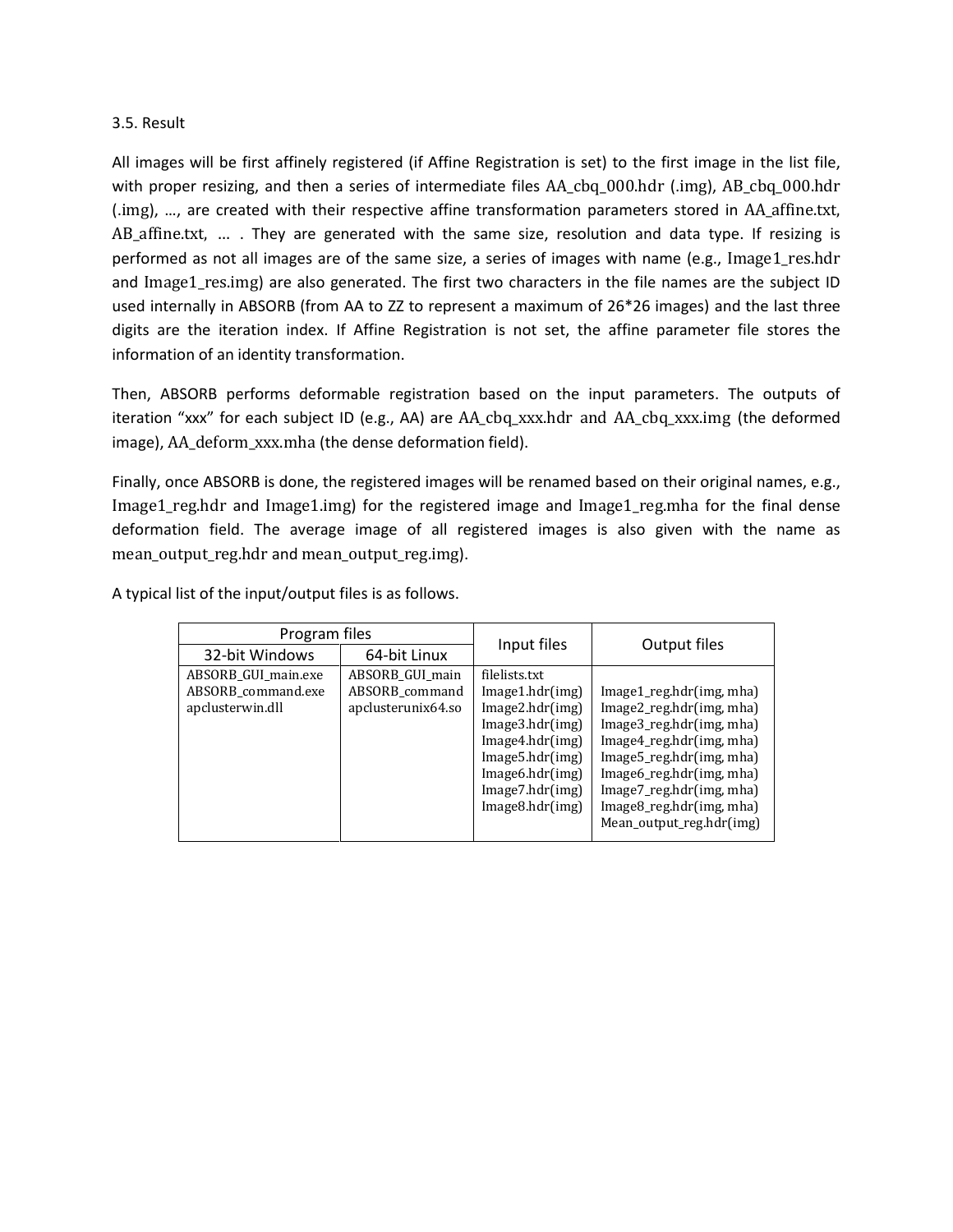

Select the image header lists file (.txt)!

Initial information.

#### Please select one file with image names!

------------------------------------------------------------------------------------------------------------------------------------------

If zero or more than one files is selected in the file explorer window.

#### Please check all .hdr and .img files!

If the image file sanity check is not successful. Possible causes include: 1) some file names do not have the extension hdr, 2) missing header (.hdr) files, 3) missing image (.img) files.

------------------------------------------------------------------------------------------------------------------------------------------

------------------------------------------------------------------------------------------------------------------------------------------

Missing library file apclusterwin.dll.

If the required library file is not found within the same folder as ABSORB\_GUI\_main.exe.

Missing executable file ABSORB\_command.exe.

------------------------------------------------------------------------------------------------------------------------------------------

If the required executable file is not found within the same folder as ABSORB GUI main.exe.

Spaces found in the data file path!

------------------------------------------------------------------------------------------------------------------------------------------

If any space is found in the absolute path of data or image list files.

Missing filelist file.

------------------------------------------------------------------------------------------------------------------------------------------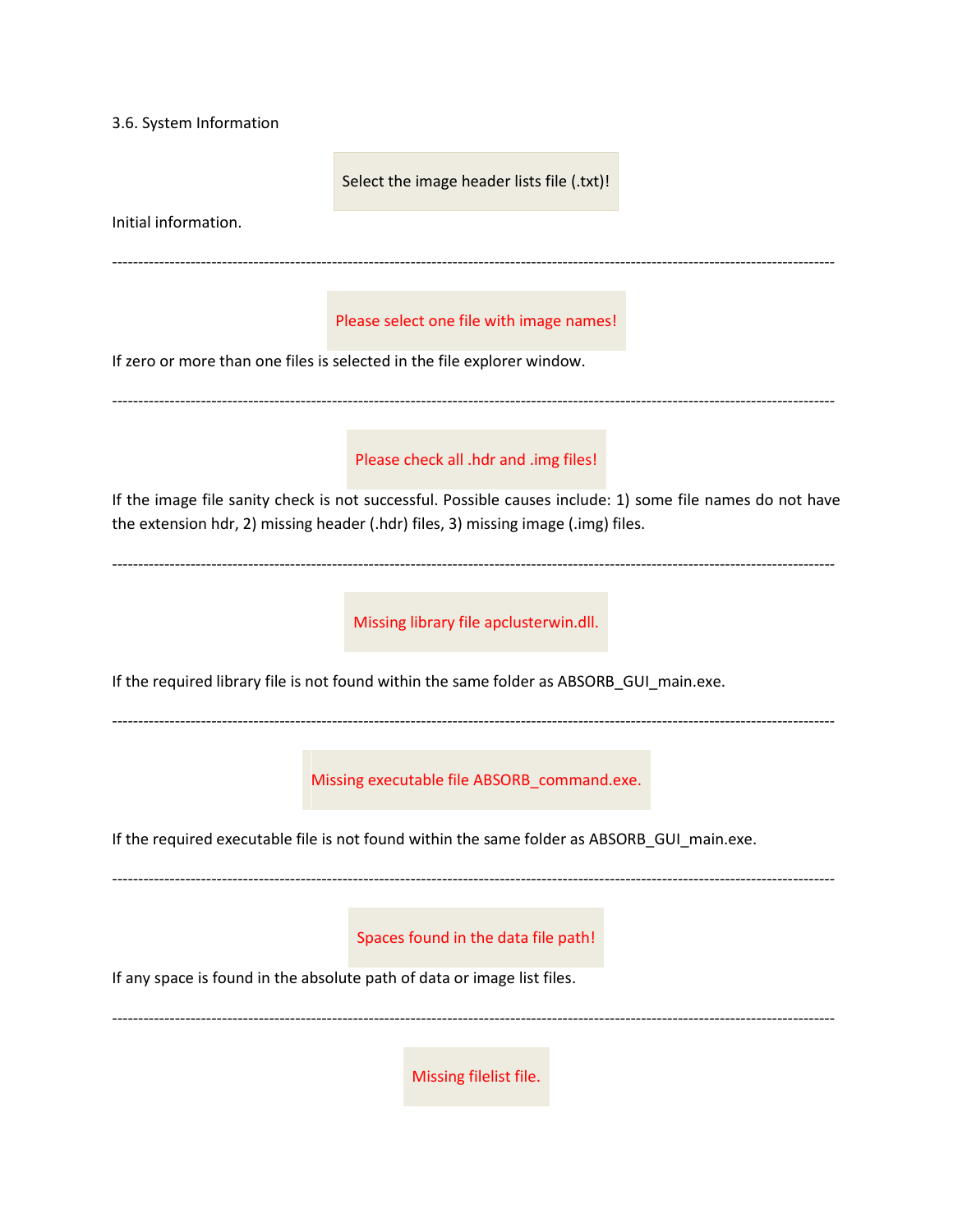If the image list file is not found. ABSORB is running ... If ABSORB starts normally. **ABSORB failed!** If ABSORB failed for some reason. ABSORB is done successfully! If ABSORB is successfully executed.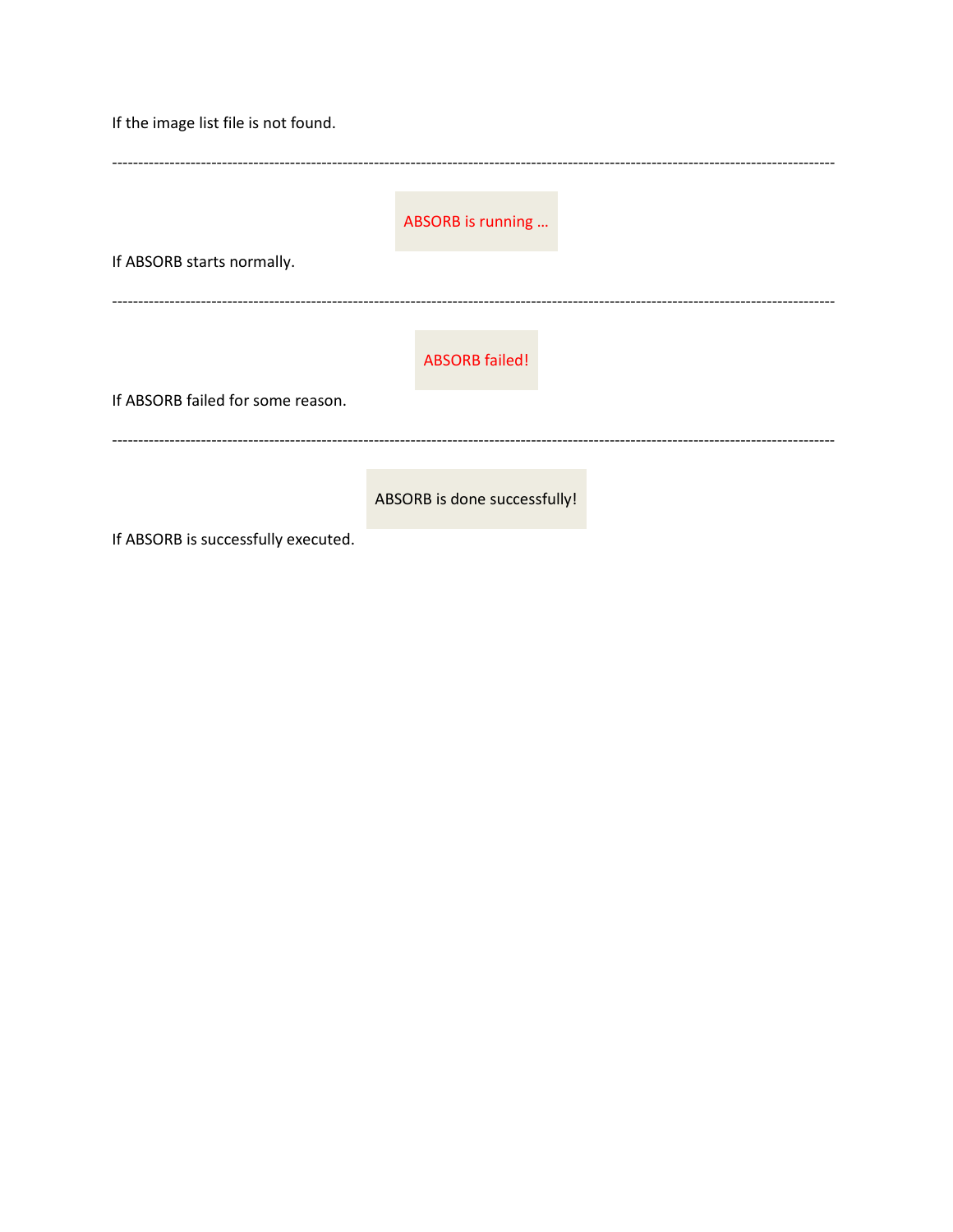## 4. Command Line Version

The command line version of ABSORB, ABSORB command, is similar to the GUI version. Please make sure that the executable file, ABSORB\_command.exe for 32-bit windows or(ABSORB\_command for 64bit Linux and the library file (apclusterwin.dll for 32-bit windows or apclusterunix64.so for 64-bit Linux) are in the same folder. Create a text file listing all image header file names in the data folder and start ABSORB with ABSORB\_command.

A typical call is as follows.

```
ABSORB command –f filelists.txt –n 3 –i 2.0 –m 1.5 –l 1.5 –p 4 –q 2 –d 1 –a 0
–t UCHAR
```
Parameters are listed below (option -f is required).

```
Command tags:
    -f --image-file-list < filename >
       = text file (.txt) listing all header file (.hdr) names,
         one per line
    [ -n --k-nearest-neighbor < intval > ]
       = number of nearest neighbors to search (3~5)
        With: intval (Default = 3)
    [ -i --sigma-init < floatval > ]
      = Deformation field smoothing kernel for initial level (1.0~3.0)With: floatval (Default = 2.0)
    [ -m --sigma-mid < floatval > ]
      = Deformation field smoothing kernel for middle levels (1.0~3.0)With: floatval (Default = 2.0)
    [ -l --sigma-last < floatval > ]
      = Deformation field smoothing kernel for last level (1.0~9.0)With: floatval (Default = 2.0)
    [ -p --level-max < intval > ]
      = maximum number of levels in the built pyramid (3~5)
       With: intval (Default = 3)
   [-q -run-group-mean \lt interval > ]= additional runs of registration to group mean (0~3)
        With: intval (Default = 1)
    [ -d --do-histogram-match < intval > ]
       = do histogram matching or not before registration,
         0 for no and all otherwise for yes
        With: intval (Default = 1)
    [ -a --do-affine-registration < intval > ]
       = do affine registration or not before non-rigid groupwise registration,
         0 for no and all otherwise for yes
        With: intval (Default = 0)
   [-t --output-type < type > ]= set the output type to FLOAT, INT, SHORT or UCHAR
        With: type (Default = UCHAR)
```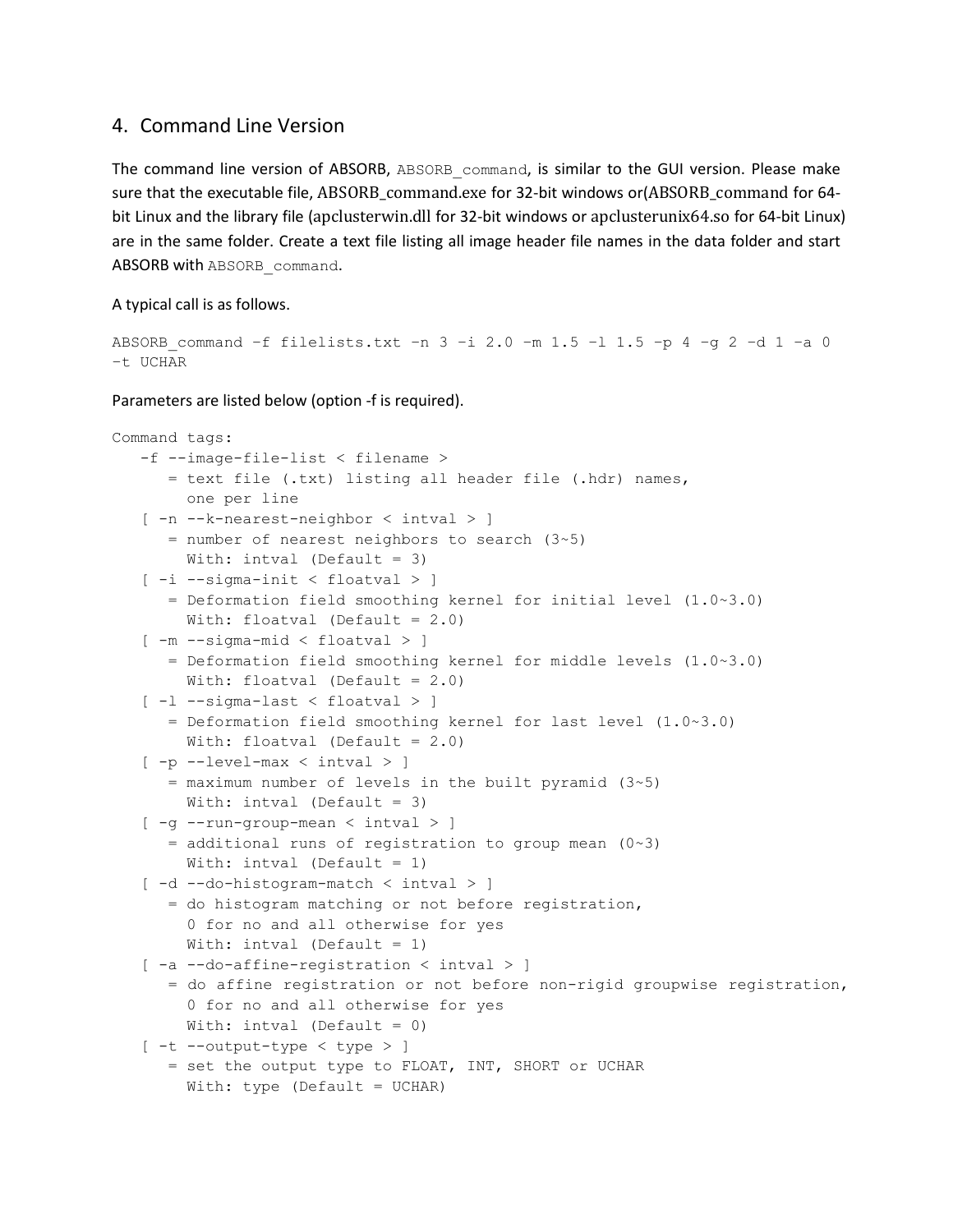Copyright (c) 2009-2010 IDEA Lab @ UNC-Chapel Hill Code: Hongjun Jia Report bugs to <jiahj \at med.unc.edu> Refer to ABSORB: Atlas Building by Self-Organized Registration and Bundling, in NeuroImage, Vol. 51, No. 3, 1 July 2010, pp. 1057-1070.